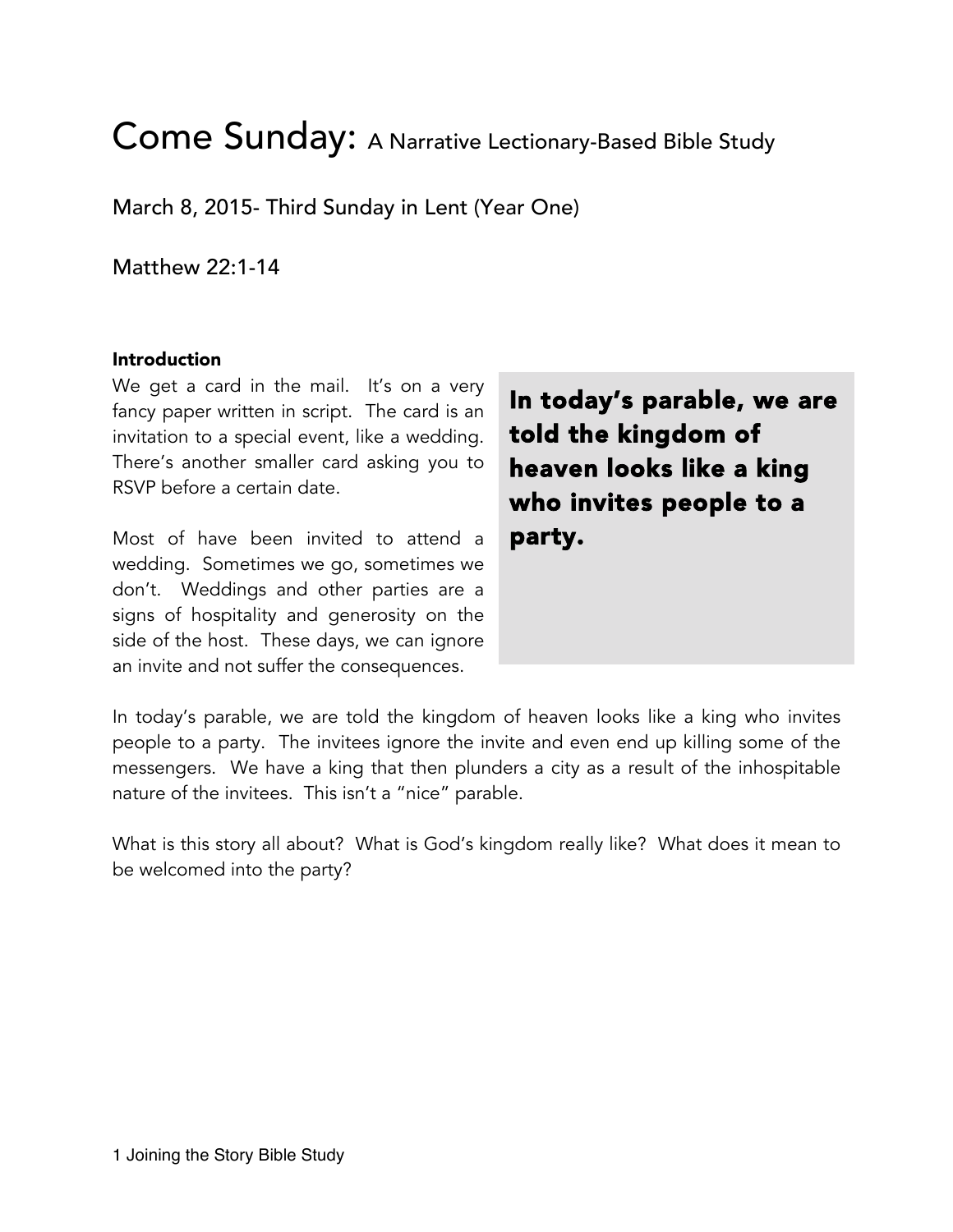## The Setting

The Parable of the Wedding Banquet is one of four parables Jesus tells on the topic of judgment. It begins in Matthew 21 with the Parable of the Two Sons and the Parable of the Tenants. Our reading for today is usually read as one story, but it is actually 2 stories: The Parable of the Marriage Feast (Matthew 22:1-10) and The Parable of the Wedding Clothing (Matthew 22:11-14).

#### You Are Cordially Invited…

*<sup>2</sup> "The kingdom of heaven is like a king who prepared a wedding party for his son. 3 He sent his servants to call those invited to the wedding party. But they didn't want to come. 4Again he sent other servants and said to them, 'Tell those who have been invited, "Look, the meal is all prepared. I've butchered the oxen and the fattened cattle. Now everything's ready. Come to the wedding party!" ' <sup>5</sup> But they paid no attention and went away—some to their fields, others to their businesses. 6 The rest of them grabbed his servants, abused them, and killed them.*

*-Matthew 22:2-6*

The common understanding of the wedding banquet is that it is an allegory of the messianic banquet, the Christians will enjoy with Christ in heaven. There are some Bible Scholars that discount this interpretation. Theologian Stanley Saunders sees danger in this traditional interpretation:

*In despair of rational explanations for this parable's extreme images, most*  interpreters, all the way back to Chrysostom, have turned to allegory: the king *represents God; the son is Jesus (although the son does not figure significantly in this story); the wedding feast is the messianic banquet; the rejected slaves are the prophets. The most pernicious allegorical turns typically identify those originally called to the banquet as Israel and the second round of invitees - drawn from the streets -- as the (Gentile) church. In these readings, Matthew 22:1-7 depicts Israel's rejection of God and God's subsequent judgment against Israel, including the destruction of Jerusalem (the burnt city), while 22:8-10*  announces the founding of the church, with 22:11-14 serving as a warning to *Christians not to fail to wear the clothing of Christian virtues.1*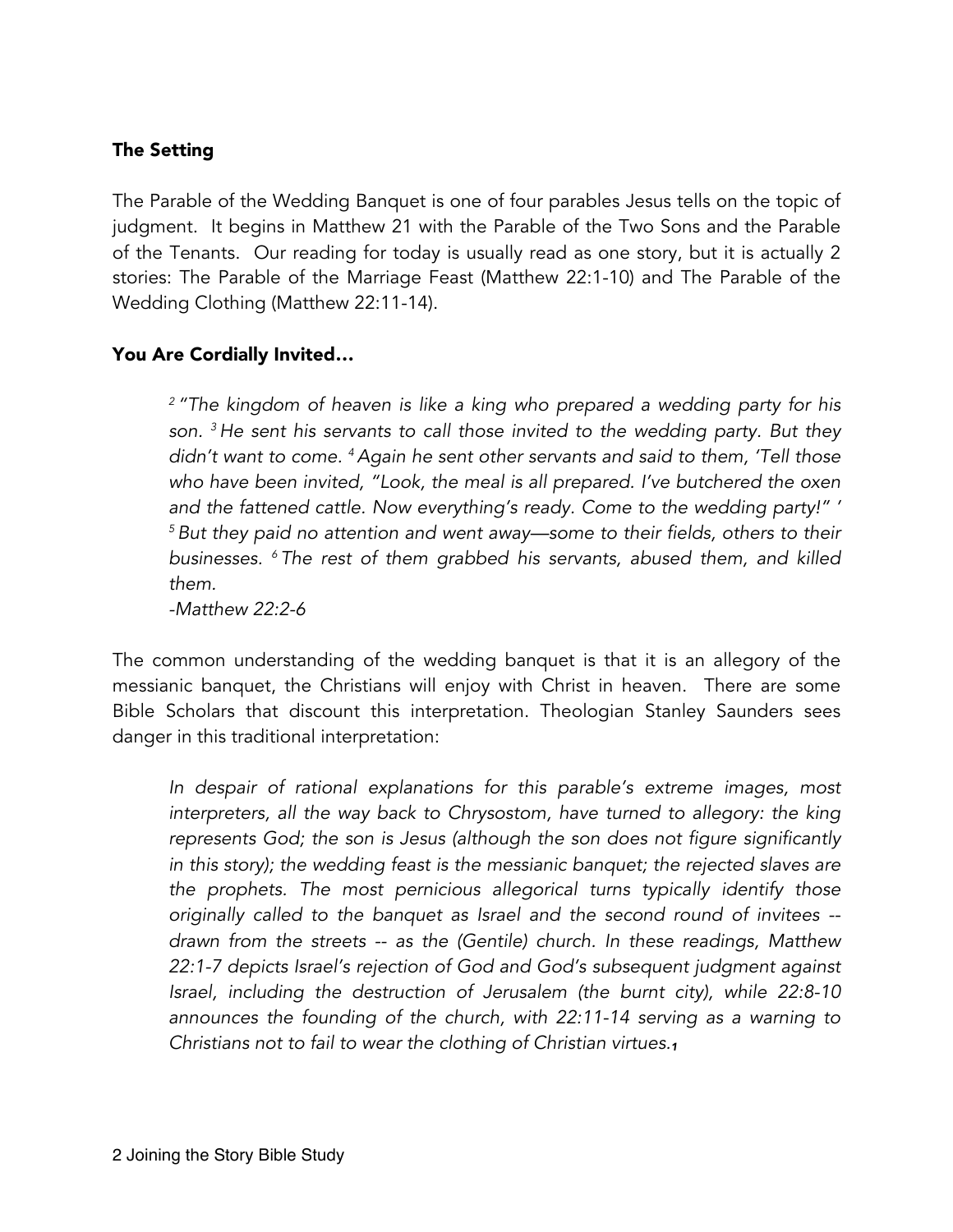*This allegorical reading of the parable, now usually identified as the "traditional" interpretation, is seductive because it ties up so many loose ends, rubs off the*  rough edges, and, most important, locates the church happily at the banquet. It *also throws the door wide open to Christian triumphalism and anti-Semitism.*

Does this traditional understanding veer into triumphalism?

In verse 2 we see the Greek word *kaleo* is used. Kaleo means "call" or "invite." The king calls the people to the banquet; Christ calls us to mission and ministry.

Verse 3 notes that those invited didn't respond. In that culture to not attend was to dishonor the host. Again, the king sends out another invitation, which was rejected again. This was now about the king's loss of honor. Again the king sent messengers and this time those people were killed. This was a way to talk about how God's prophets were killed by the elite. Verse 7 has the king attacking the city and killing those who refused to accept the invitation. Verse 8 has the king saying those invited were not worthy. A common understanding is that the unworthy were the Jews, or Israel and the invited are Jewish Christians. Could such an interpretation be anti-Semitic?

The new invitees are considered both bad and good. This could be talking about salvation; that it is Christ that welcomes us to the banquet and nothing we do can make us worthy.

## The Dress Code

*<sup>11</sup> Now when the king came in and saw the guests, he spotted a man who wasn't wearing wedding clothes. 12 He said to him, 'Friend, how did you get in here without wedding clothes?' But he was speechless. 13 Then the king said to his servants, 'Tie his hands and feet and throw him out into the farthest darkness. People there will be weeping and grinding their teeth.' -Matthew 22:11-13*

Sometimes we don't have the right clothing to go to a party, but we are still welcomed to the wedding. So, why is a man punished for not wearing wedding clothes?

It seems a bit odd for God to enforce a dress code. Where would this person find wedding duds? Somehow everyone else is able to find wedding clothes.